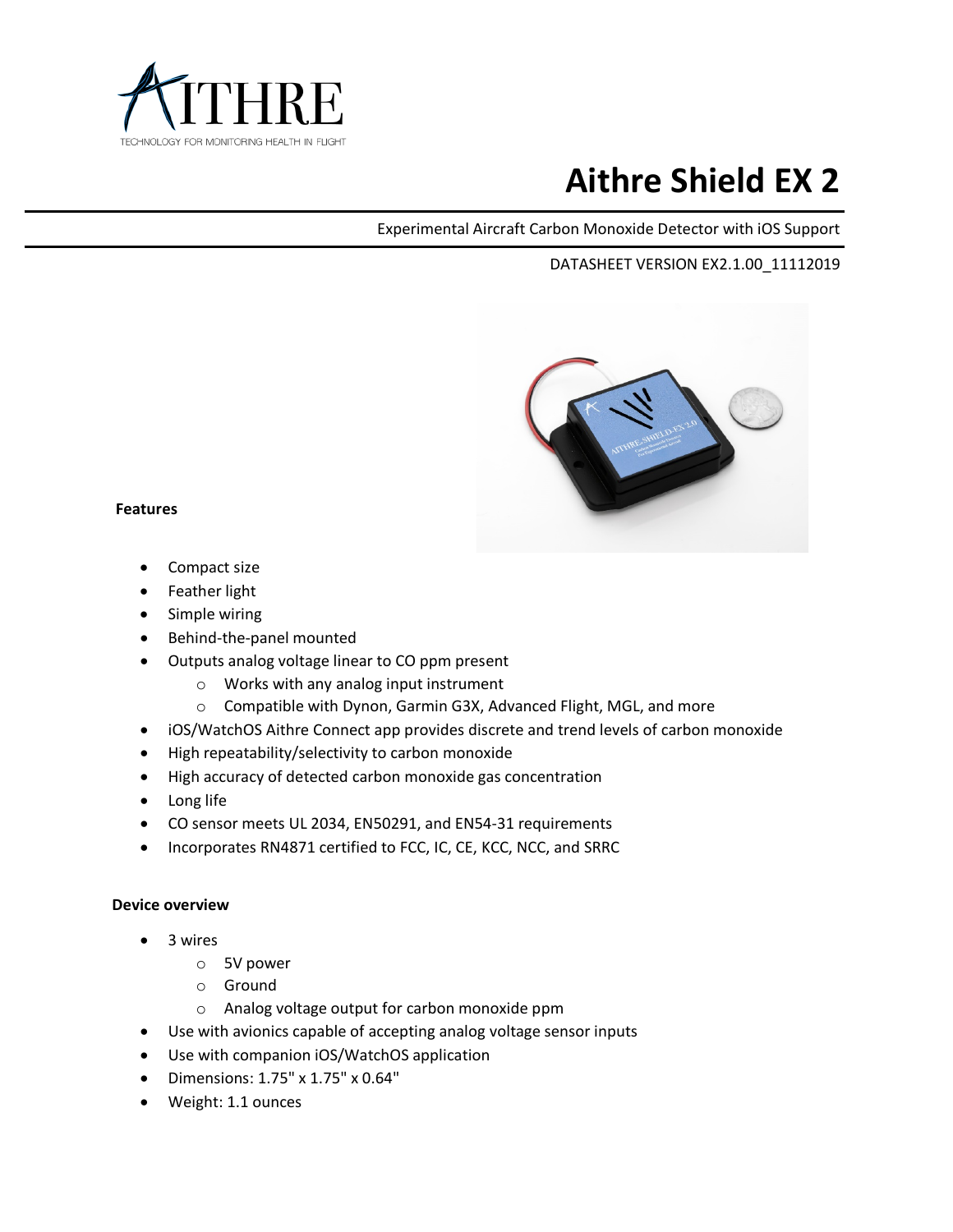

No recalibration for 10 years

## **Operational**

- Always on with 5V power
- Supports Aithre Connect iOS/WatchOS application
- Temperature range:
	- o -10° C to +50° C
- Detection range:
	- o 2ppm to 255 ppm
- Accuracy:
	- $\circ$  +/-5%
- Response time:
	- o less than 60 seconds

#### **Cautions**

- Do not disassemble the device
- CO sensor characteristics may be significantly changed when contaminated by alkaline metals, salt water spray, or liquids
- CO sensor may be irreversibly damaged by exposure to high concentrations of basic gases such as ammonia
- CO sensor may be temporarily affected by exposure to organic vapors such as alcohols or acetone
- At temperatures of 80° C or higher the CO sensor may deteriorate
- Avoid exposure to silicone adhesives, hair grooming materials, dew condensation, hydrogen sulfide, sulfuric acid gas
- Avoid dropping or shocking the device or exposing to extreme vibration

## **Specifications**

- o Microchip RN4871 Module
	- **Standards compliance: Bluetooth 4.2**
	- Frequency band: 2.402 to 2.480 GHz
	- **Modulation method: GFSK**
	- **Antenna: ceramic**
	- **Sensitivity: -90 dBm**
- o CO sensor
	- Detection method: electrochemical
- o Processor
	- 8MHz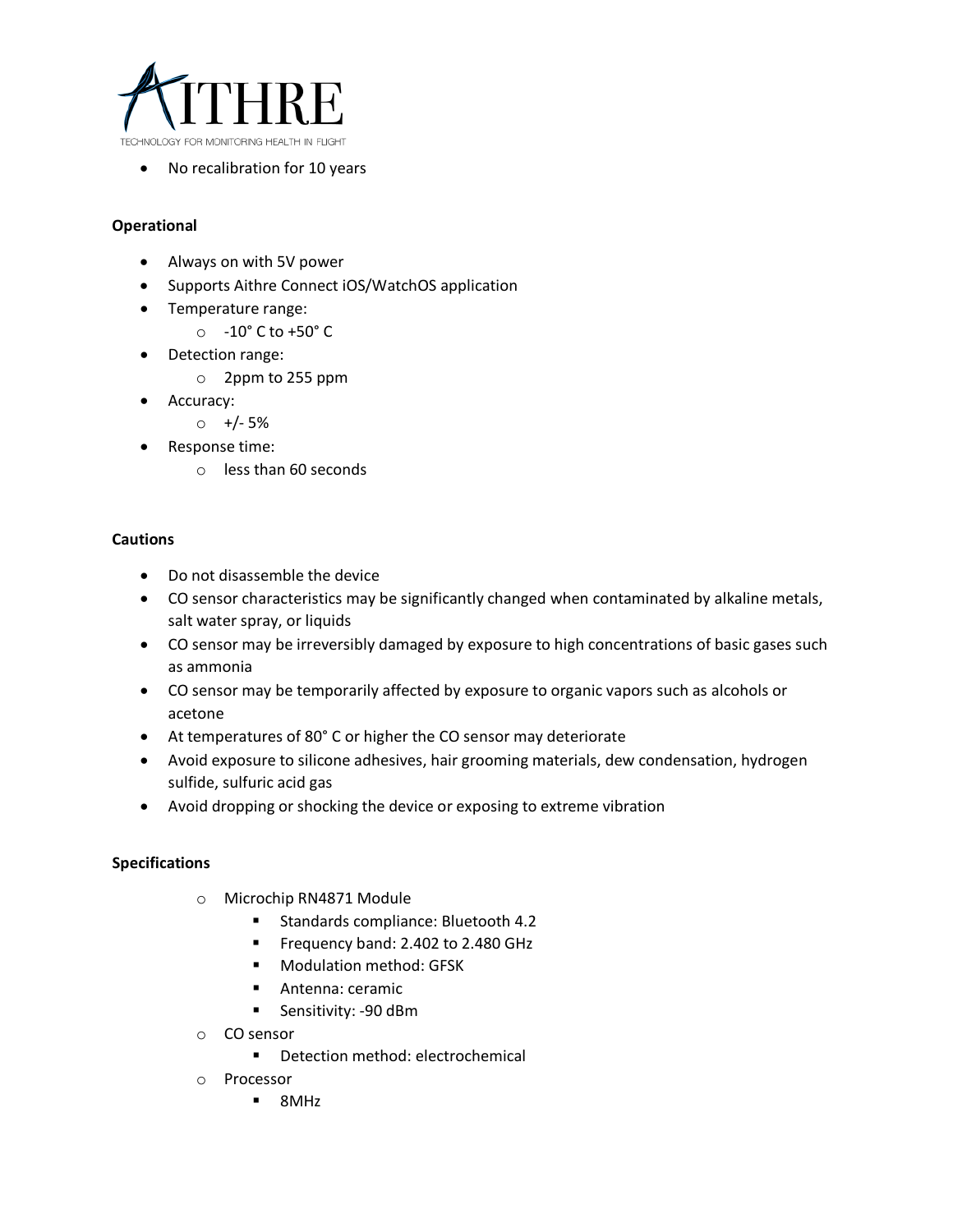

- o Operating Voltage: 3.3V using 5V input
- o Current Consumption: 5-6 mA
- o Operating Temperature Range: -10° C to +50° C
- o Storage Temperature Range: -20° C to +60° C
- o Humidity Range: 10% to 90%
- o Moisture Sensitivity Level: 2

## **Wireless Compliance/Regulatory Approval**

- US FCC ID: A8TBM71S2
- Canada IC: 12246A-BM71S2
- Europe Compliance Tests
	- o EN60950-1:2006/A11:2009/A1:2010/A12:2011/A2:2013
	- o EN 62479:2010
	- o EN 301 489-1 V1.9.2
	- o EN 301 489-17 V2.2.1
	- o EN 300 328 V1.9.1
	- o CE0197
- Japan: 005-101150
- Korea: MSIP-CRM-mcp-BM71BLES1FC2
- Taiwan: CCAN16LP9911T7
- China CMIIT ID: 2016DJ5890

## **CO Sensor Compliance**

- US: UL2034
- Europe: EN50291, EN54-32